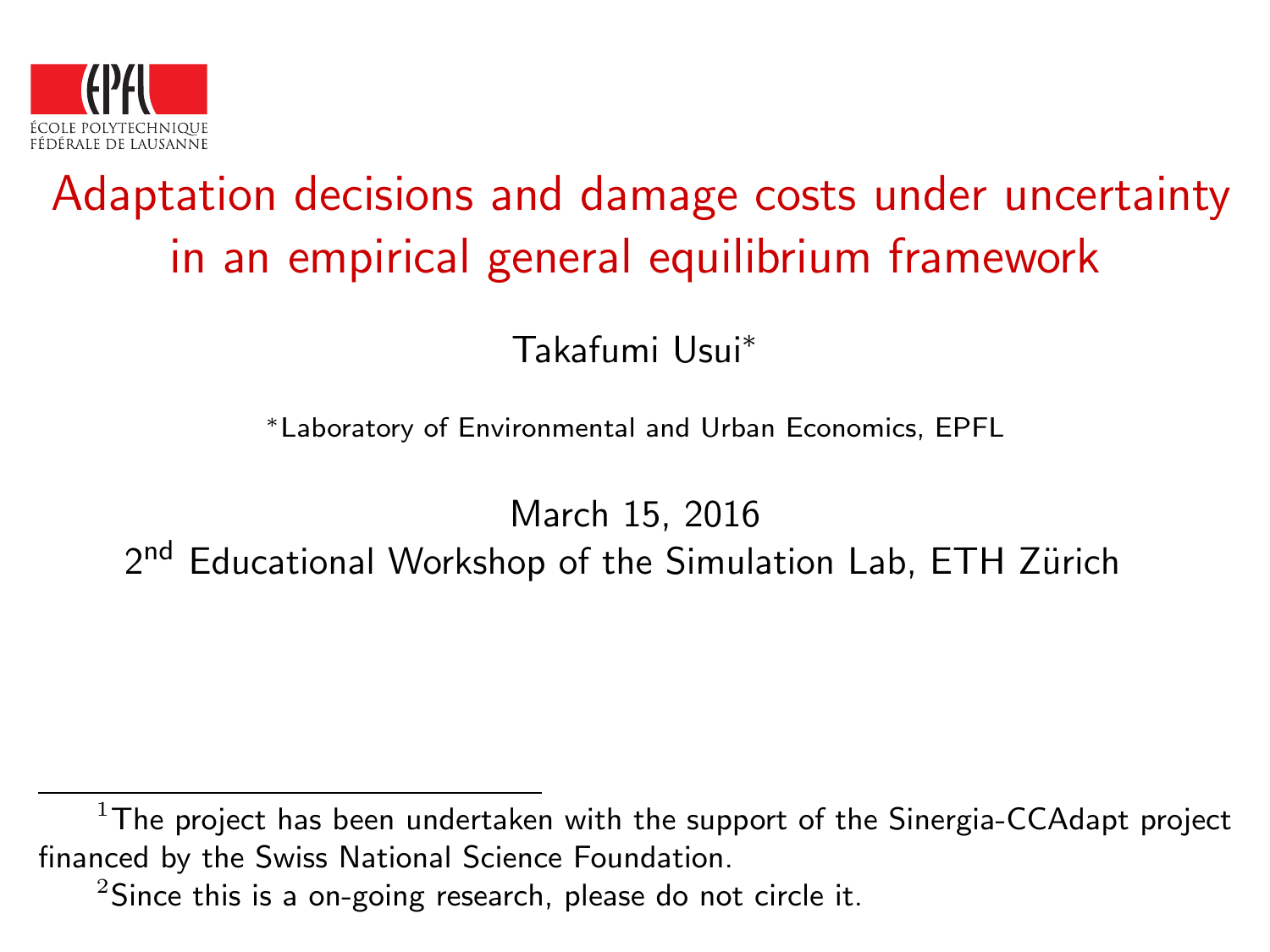This is a joint project with Philippe Thalmann (EPFL) and Frank Vöhringer (EPFL and Econability).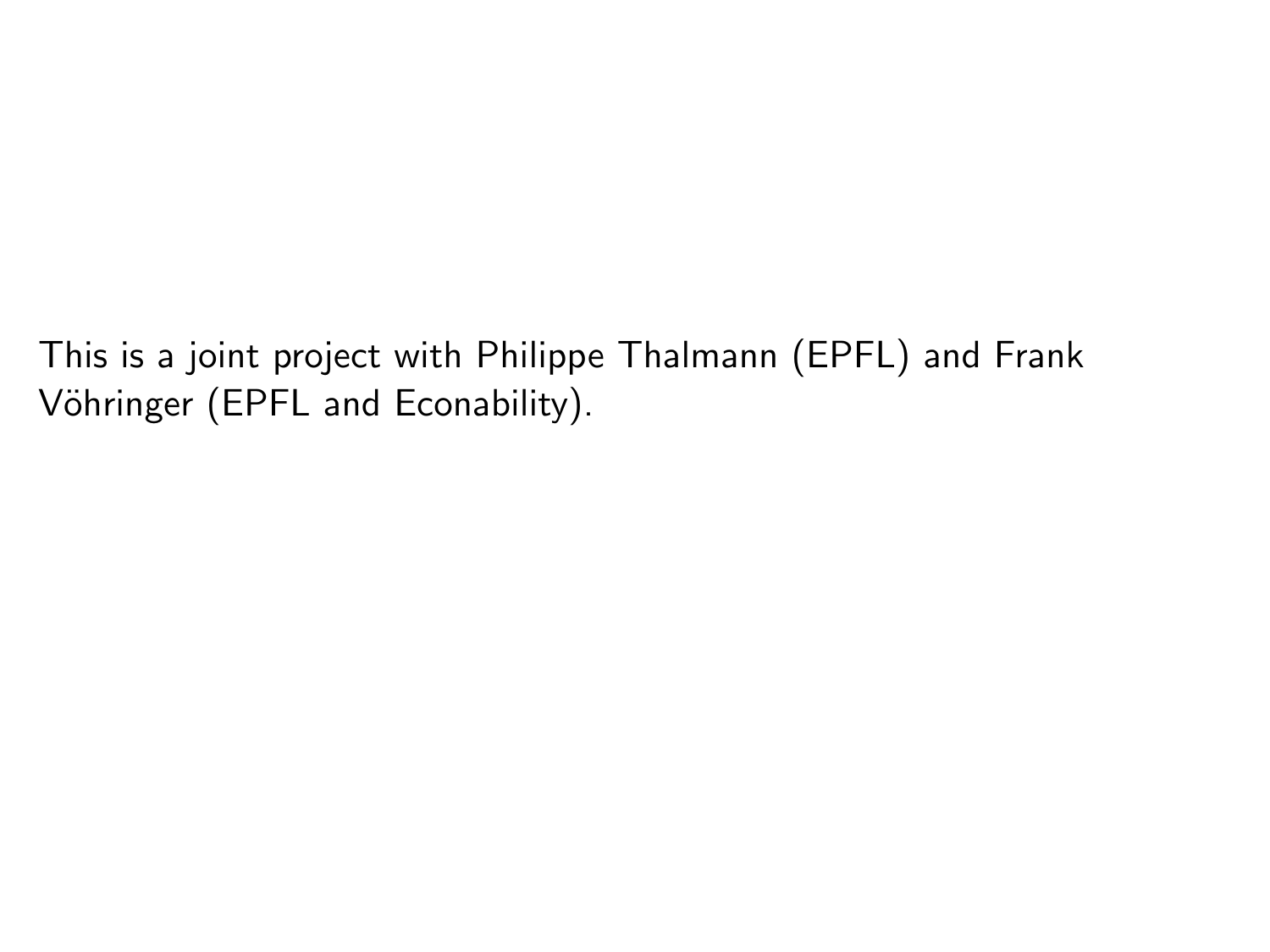[Overview of the Sinergia-CCAdapt project](#page-3-0)

[GENESwIS simulation with uncertain flood shocks](#page-7-0)

[Future tasks](#page-19-0)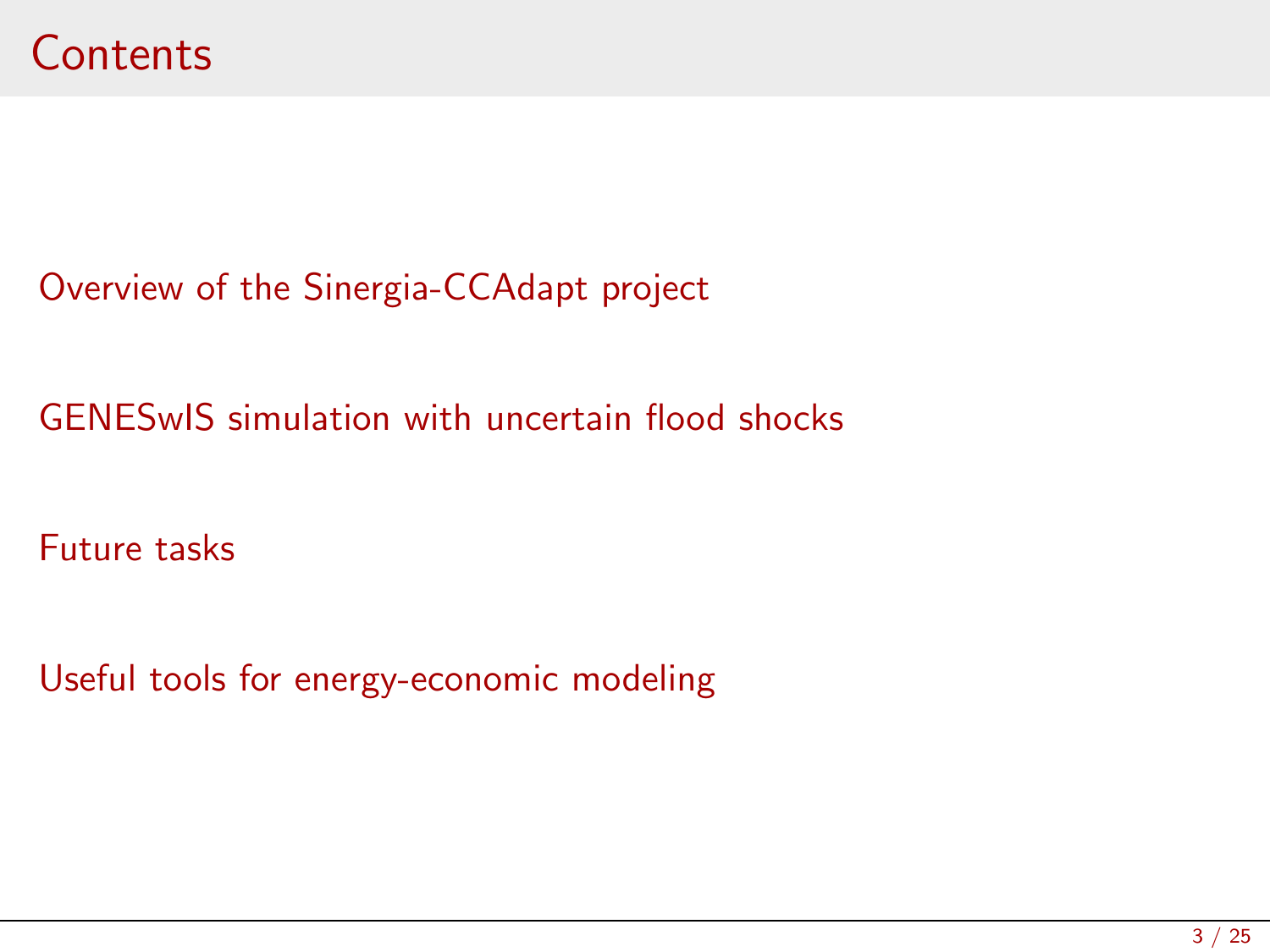### <span id="page-3-0"></span>[Overview of the Sinergia-CCAdapt project](#page-3-0)

[GENESwIS simulation with uncertain flood shocks](#page-7-0)

[Future tasks](#page-19-0)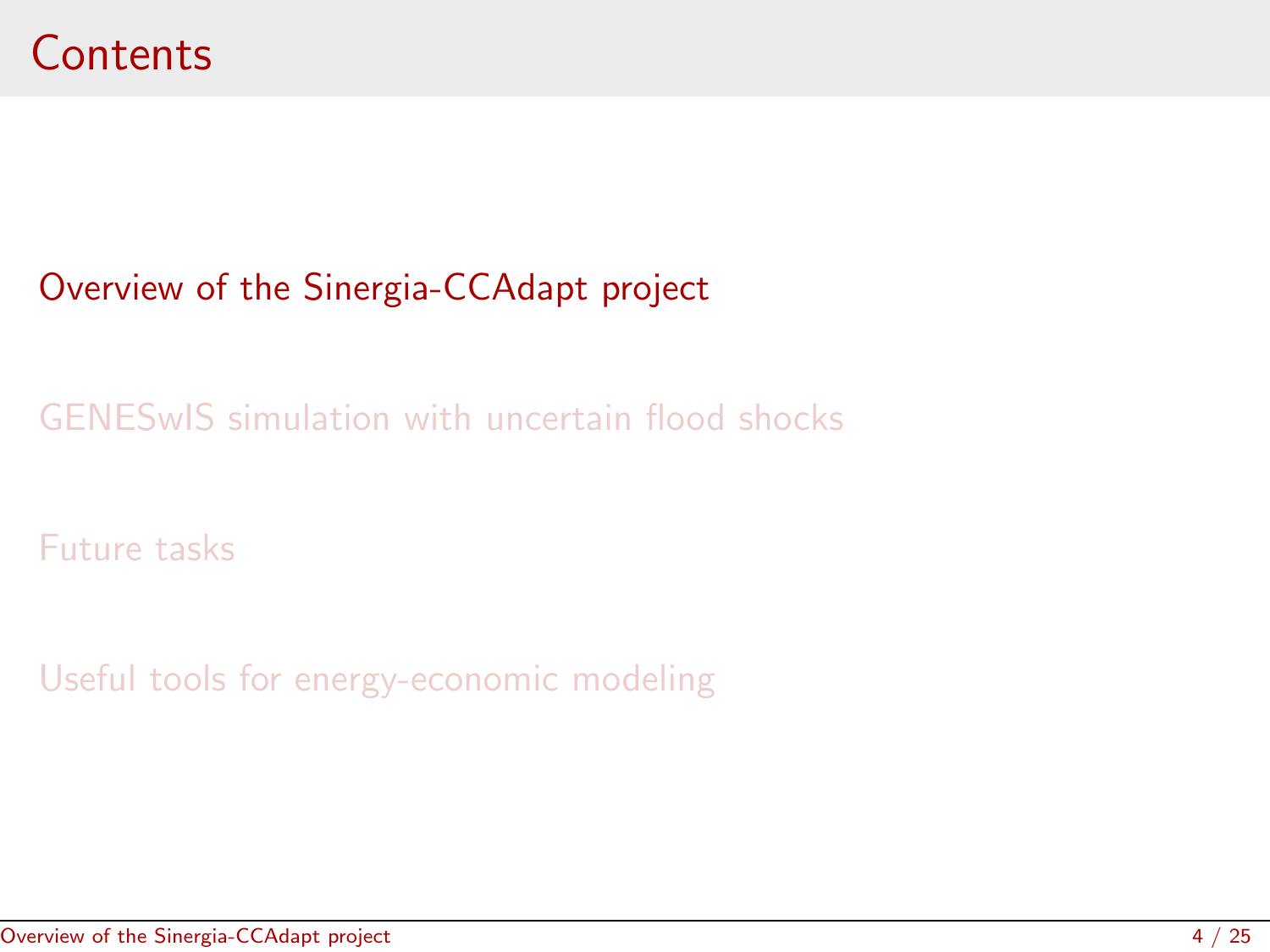# Cost of flood damages in Switzerland



Source: WSL Storm Damage Database of Switzerland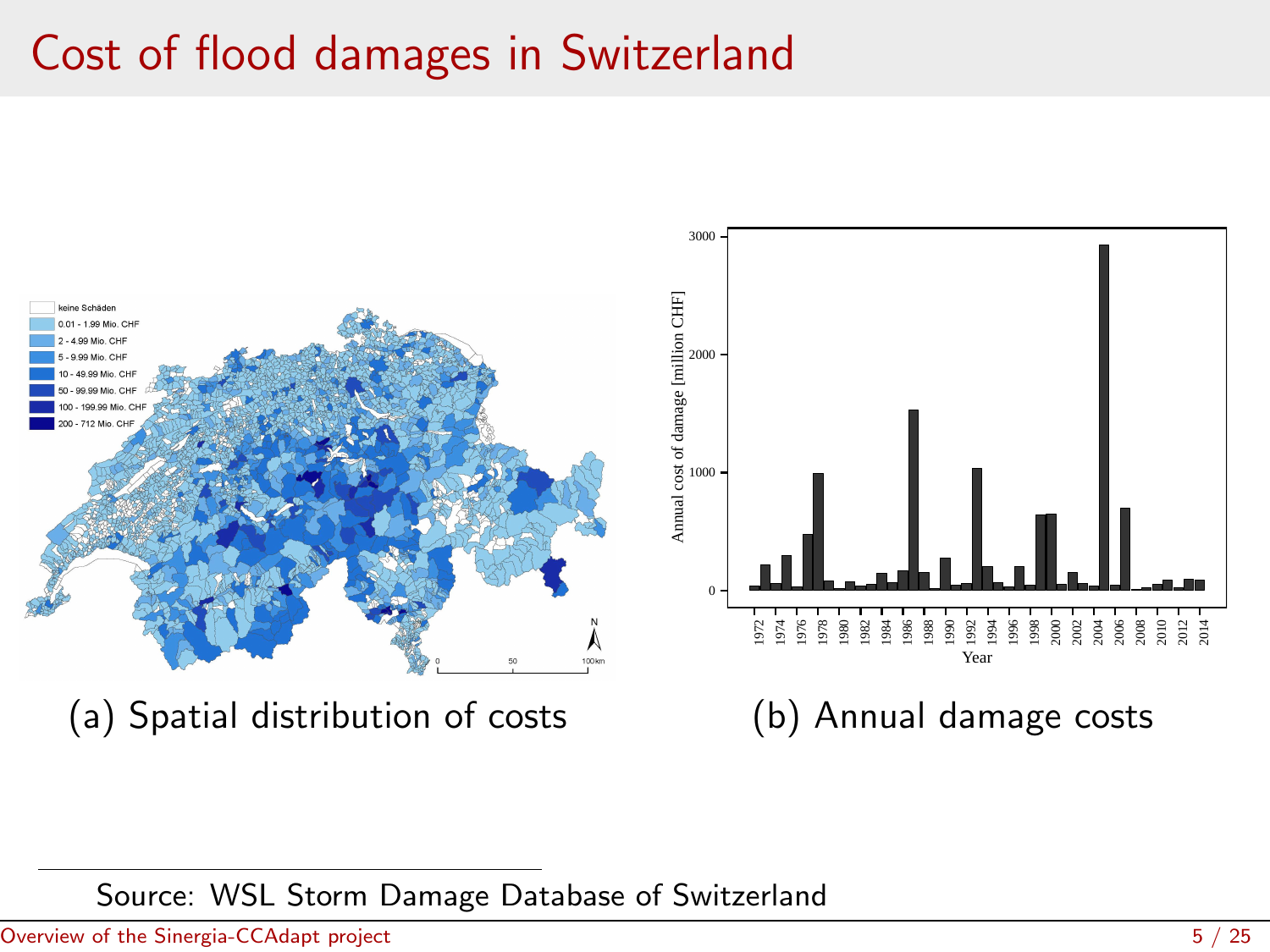# Interdisciplinary collaborations

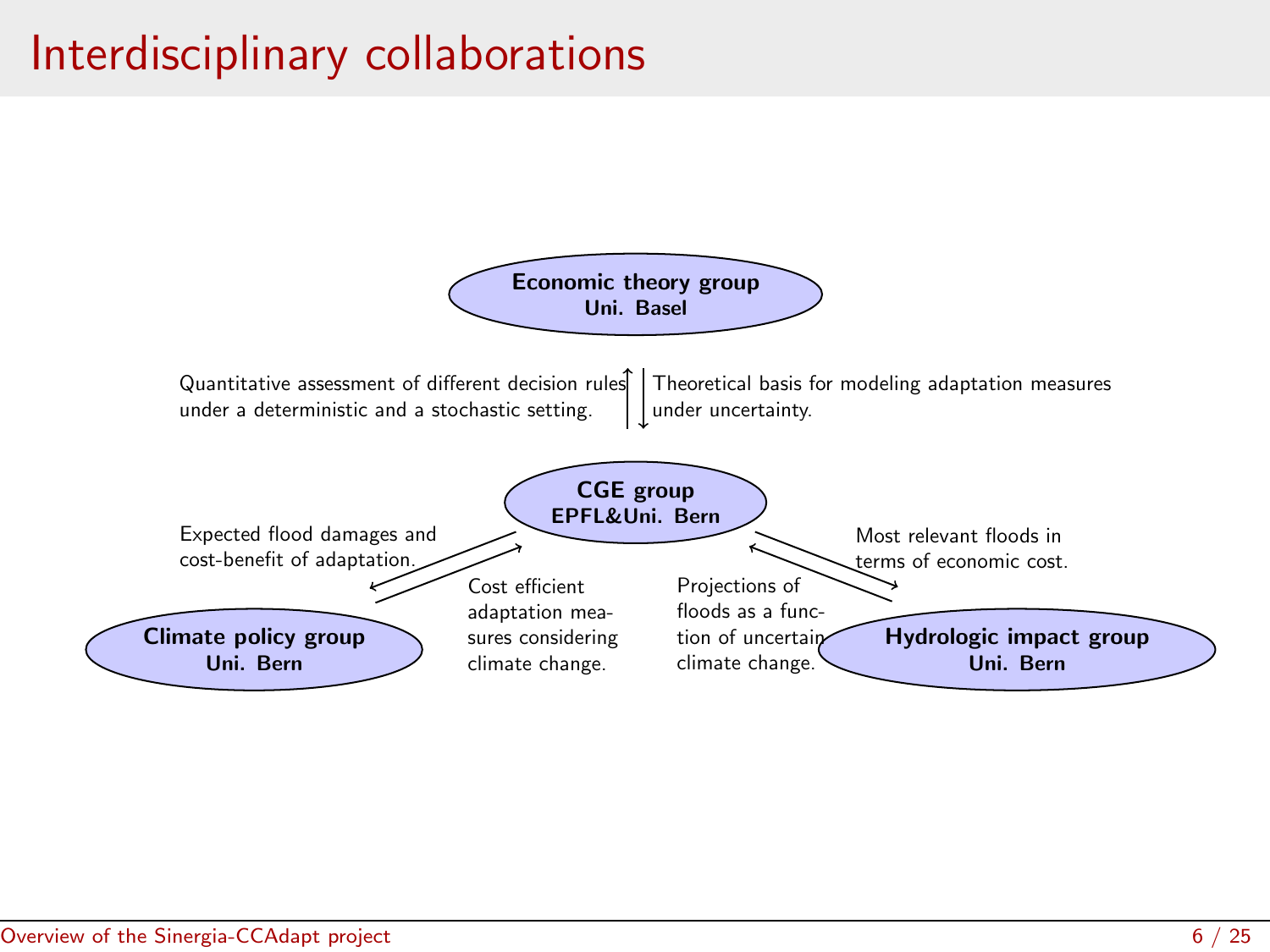- $\triangleright$  To show how uncertainty can be implemented on a CGE model.
- $\triangleright$  To gain a better understanding of the economic characteristic of different adaptation measures for flooding as a function of ambiguous climate change.
- $\triangleright$  To model behaviorally plausible decision-making processes for flood events.
- $\blacktriangleright$  To define efficient adaptation measures for selected flood events in Switzerland and to analyze how the benefits of adaptation and the costs of expected damage can be developed.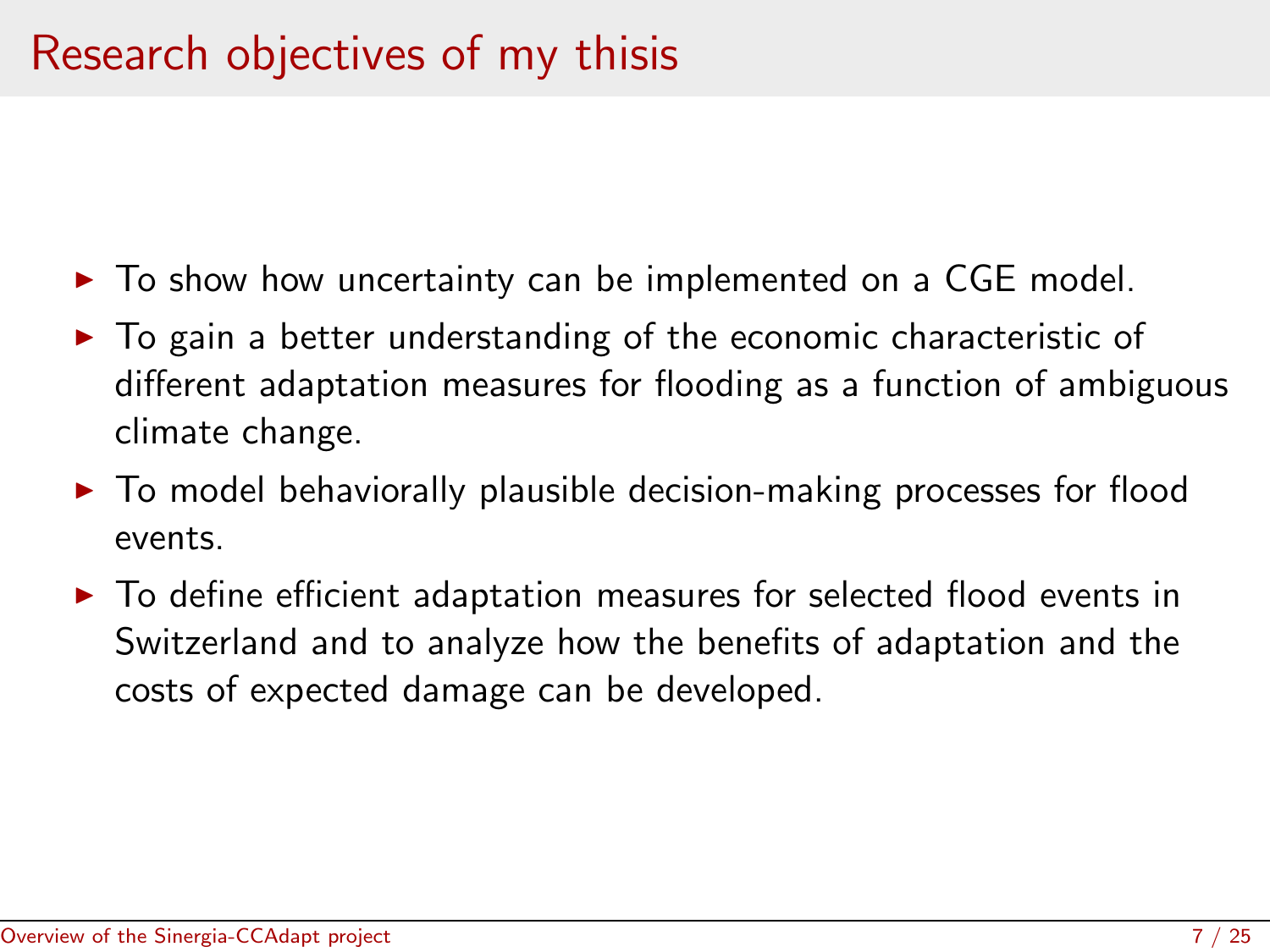<span id="page-7-0"></span>[Overview of the Sinergia-CCAdapt project](#page-3-0)

### [GENESwIS simulation with uncertain flood shocks](#page-7-0)

[Future tasks](#page-19-0)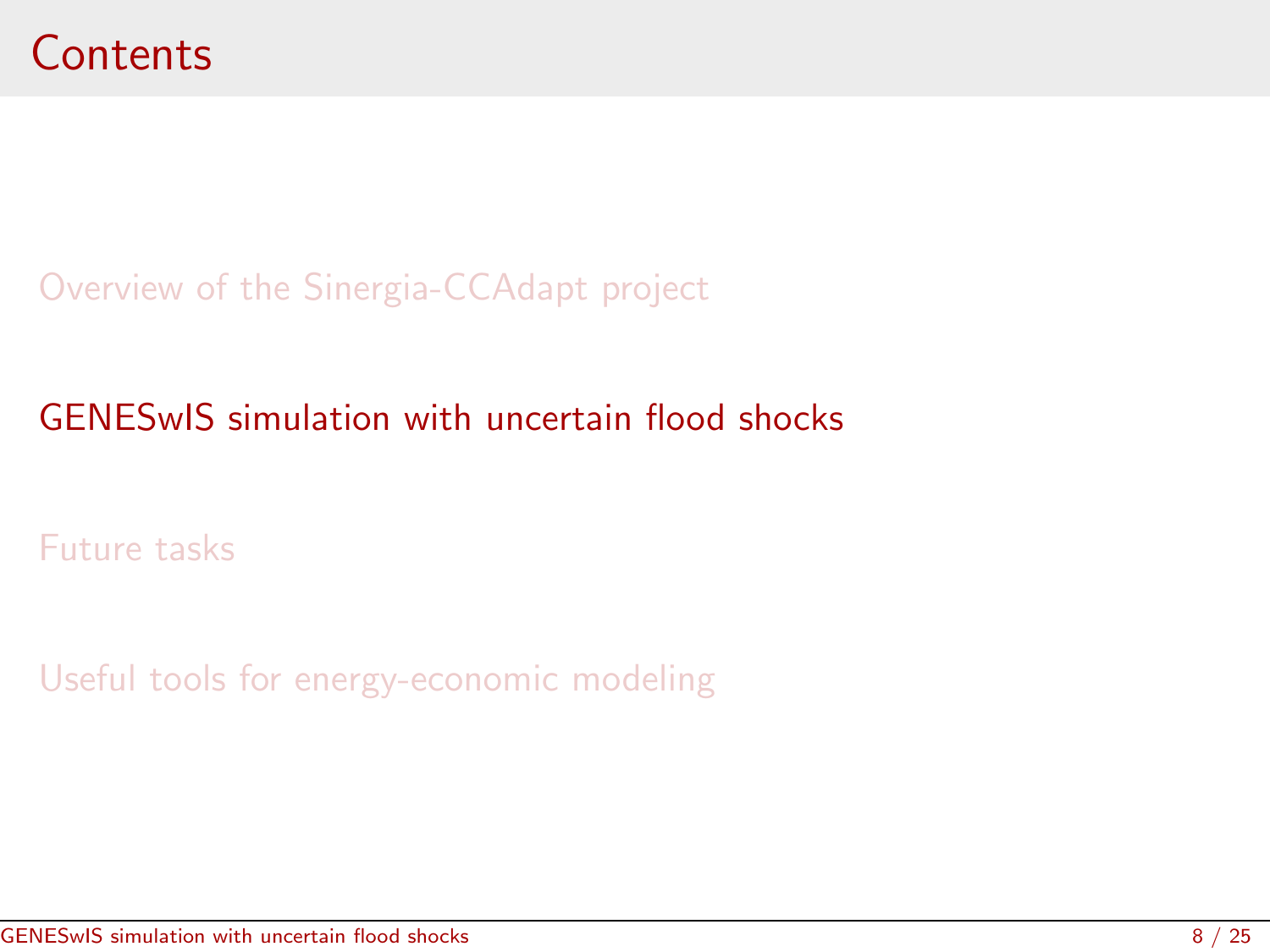## Perfect foresight and hazard blindness

- $\triangleright$  Perfect foresight is not applicable if uncertain external shocks are involved.
- $\triangleright$  Some adjustments are necessary since no economic agent can expect future shocks precisely.





Assumptions of hazard blindness:

- $\blacktriangleright$  Perfect foresight for macroeconomic conditions.
- $\blacktriangleright$  Uncertain about future external shocks.
- $\blacktriangleright$  The time scale is divided before and after the shocks and the model is recalibrated with the damaged economy.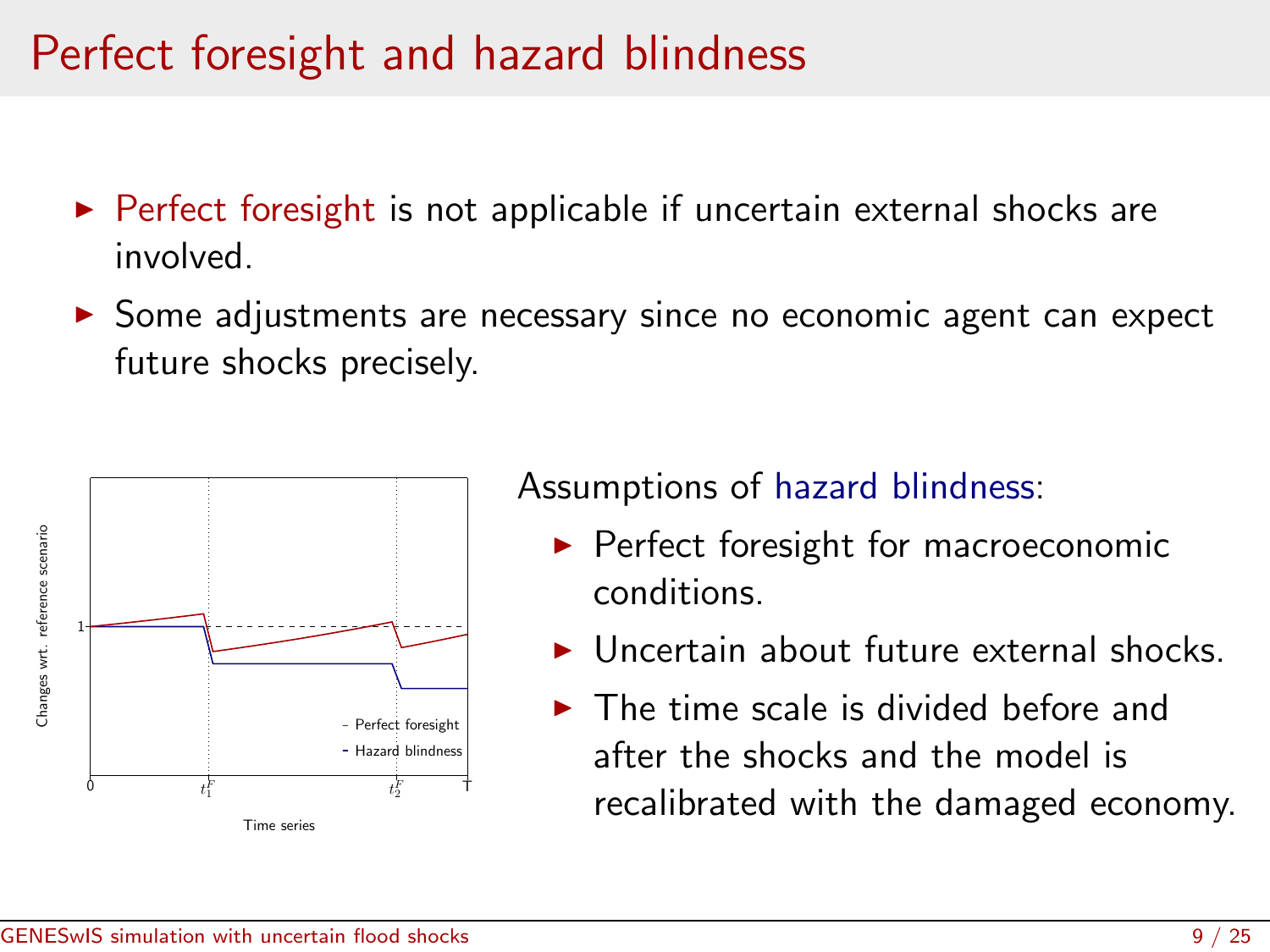# Subjective probability and individual learning

There is a general observation that we tend to:

- $\triangleright$  forget flood experiences by not experiencing the next floods (forgetting-by-not-experiencing); and
- $\triangleright$  become more anxious for the next floods because of accumulated flood experiences (alerted-by-experiencing).

By assuming an exponential function and multiplying two, we represent the subjective probabilities for a decision-maker:

$$
p^f_t = \overline{r}^f \left( t - \hat{t}^f \right)^{-c} \left( n^f_t + 1 \right)^d
$$

where,  $p_t^f$  is the subjective probability of the flood  $f,$   $\bar{r}^f$  is a reciprocal of the return periods of the target flood,  $\hat{t}^f$  is the last flooded time period and  $n_t^f$  is the number of experienced floods up to the period  $t$ .

Scientific learning can be modeled in the same way to elicit more rigorous subjective probabilities.

#### Difficulty:

How to calibrate the coefficient parameter c and  $d$ ?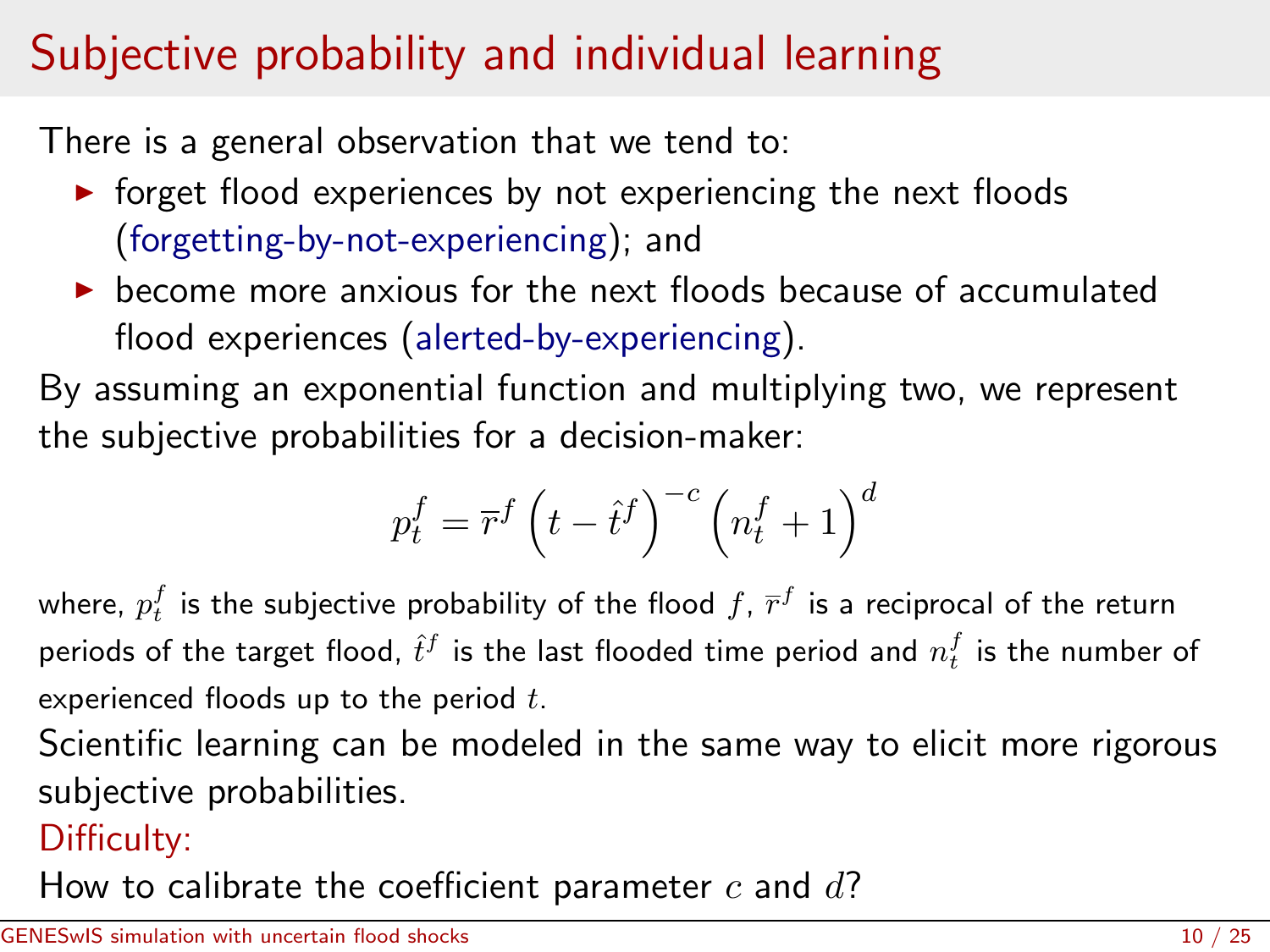## 10 simulation runs for subjective probability



Preliminary parameters:

Poisson rate  $\lambda = 0.10$ .

$$
\blacktriangleright \ c = 0.20 \text{ and } d = 0.10
$$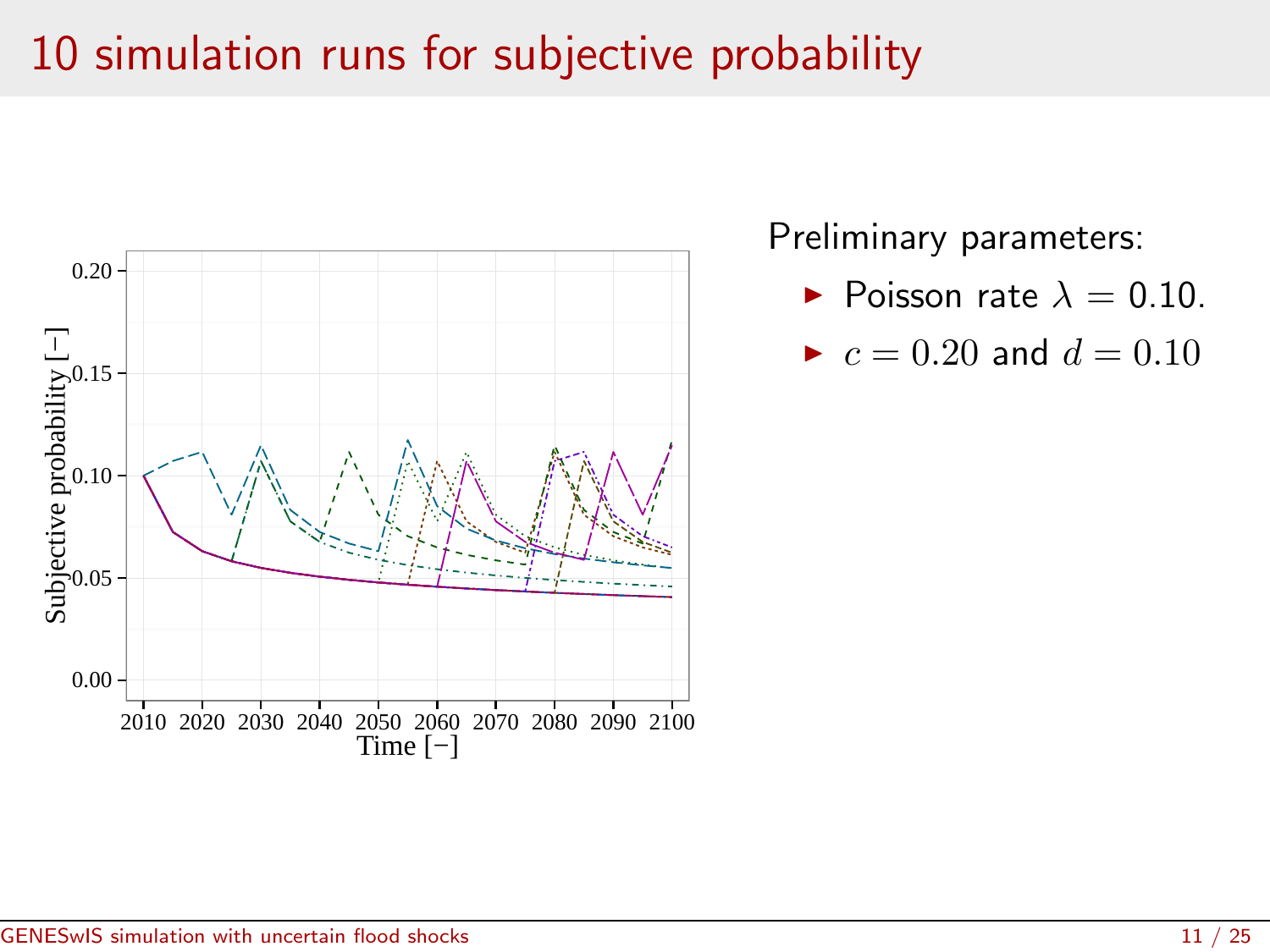### Investment decisions and expected damage on capital stock

- $\triangleright$  Investment decisions are made taking into account expected damage on capital stock.
- $\blacktriangleright$  If there is no flood,  $z_t=0.$  We have expected damage  $p_t^f\phi_{s,t}^f$  on  $K_t.$
- $\blacktriangleright$  If flood occurs,  $z_t = 1$ . We will experience full scale damage on  $K_t$ .

$$
K_{s,t+1} = (1 - \delta) \left[ 1 - \left( p_t^f \right)^{1 - z_t} \cdot \phi_{s,t}^f \right] K_{s,t} + I_{s,t}
$$

where,  $K_{s,t}$  is accumulated capital stock in the sector  $s$ ,  $I_{s,t}$  is investment,  $\delta$  indicates depreciation rate,  $K_{s,t}^{AF}$  is accumulated capital stock after flood damage and  $\phi_{s,t}^{f}$  is a proportional damage scale.

#### Note:

 $\phi^f_{s,t} \sim \textsf{LogNorm}\left(0.05,0.05\right)$  and constant over time as well as sectors. We will somehow calibrate time- and sectoral-dependent damage parameters.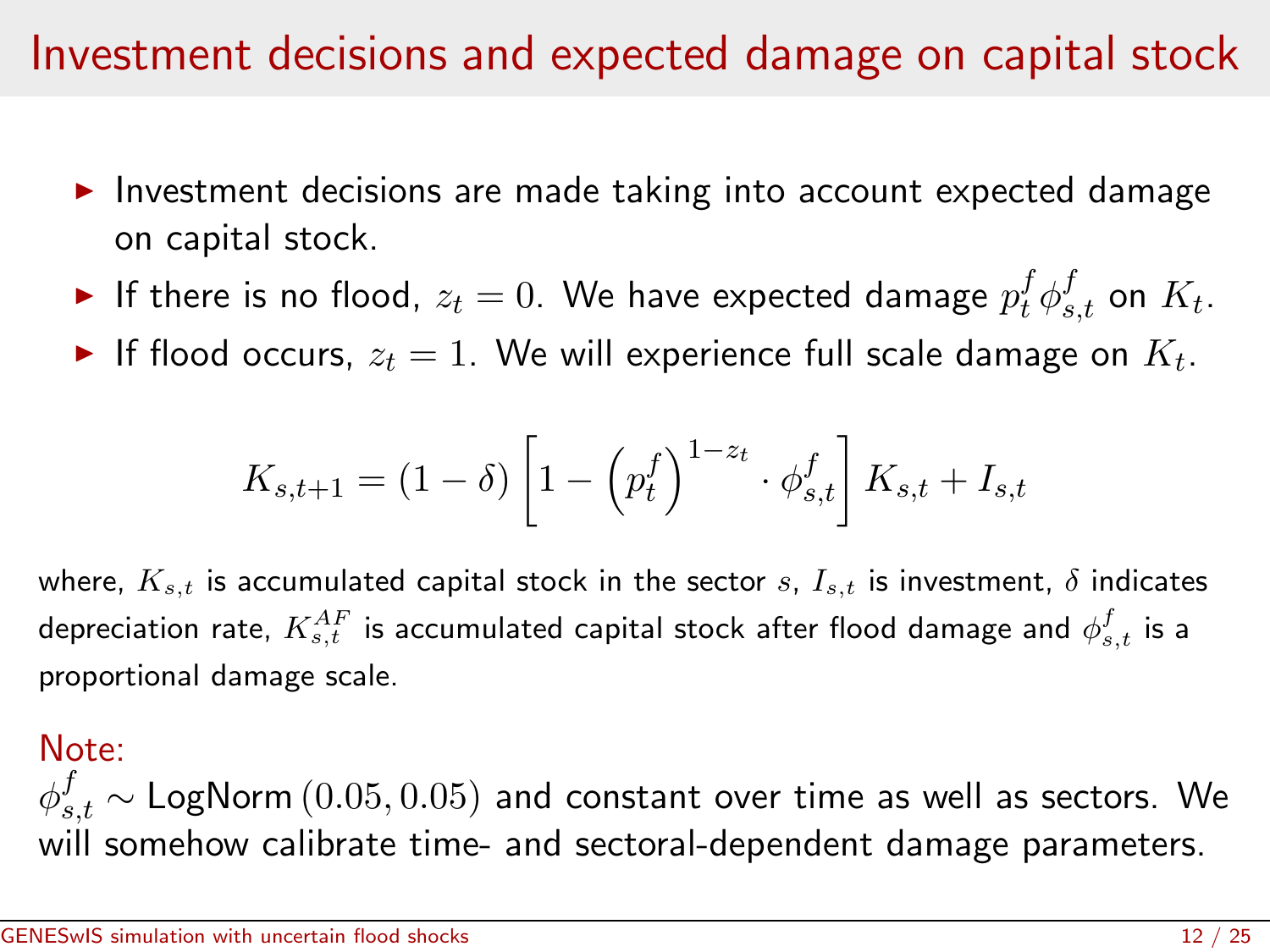## Poisson flood events and a log-normal damage scale

### Dynamic distribution of events

- $\blacktriangleright$  Poisson flood events (Barro, 2006).
- $\blacktriangleright$  Focus on 50 years flood.
- Poisson rate:  $\lambda = 0.10$ .



#### Damage scale

- $\blacktriangleright$  Log-normal distributed damage scale (Merz et al., 2004).
- $\blacktriangleright$  Numerical sample of mean:  $\mu=0.05$ ; variance:  $\sigma^2=0.05.$

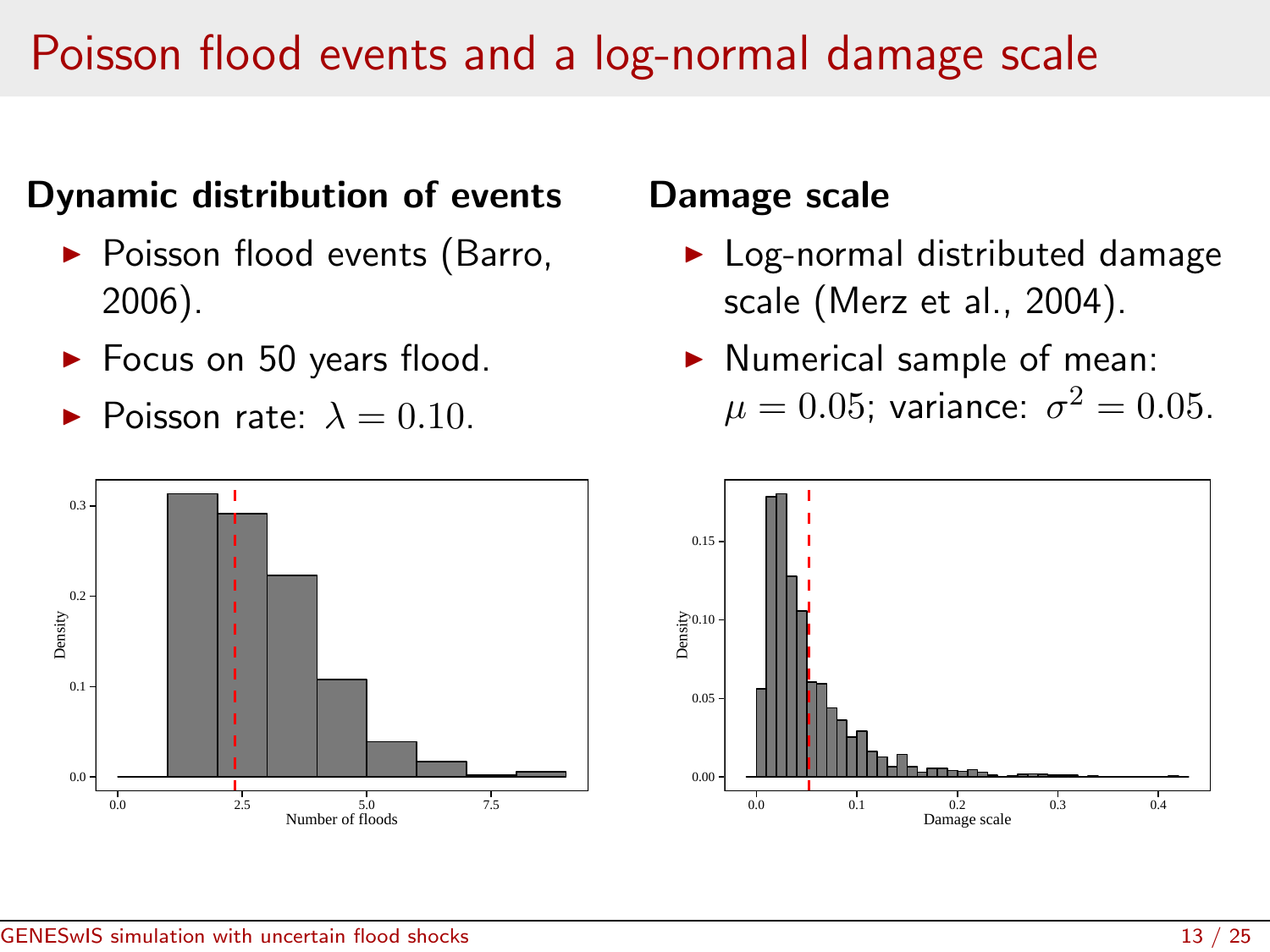# GENESwIS and planned extensions

### **GENESwIS**

- ► GENESwIS is a fully dynamic CGE model for Switzerland (Vöhringer, 2012).
- $\triangleright$  Calibrate based on the Swiss IOT in 2008.
- $\triangleright$  Flexible sectoral aggregations and a putty-clay capital accumulation.
- $\triangleright$  Widely employed for climate policy simulations.

#### Planned extensions

- $\triangleright$  Modify to create a version with hazard blindness.
- Introduce uncertain flood events modeled by a Poisson process and a log-normal distribution.
- $\blacktriangleright$  Investment decision-making based on elicited subjective probabilities.
- $\blacktriangleright$  Model several adaptation measures.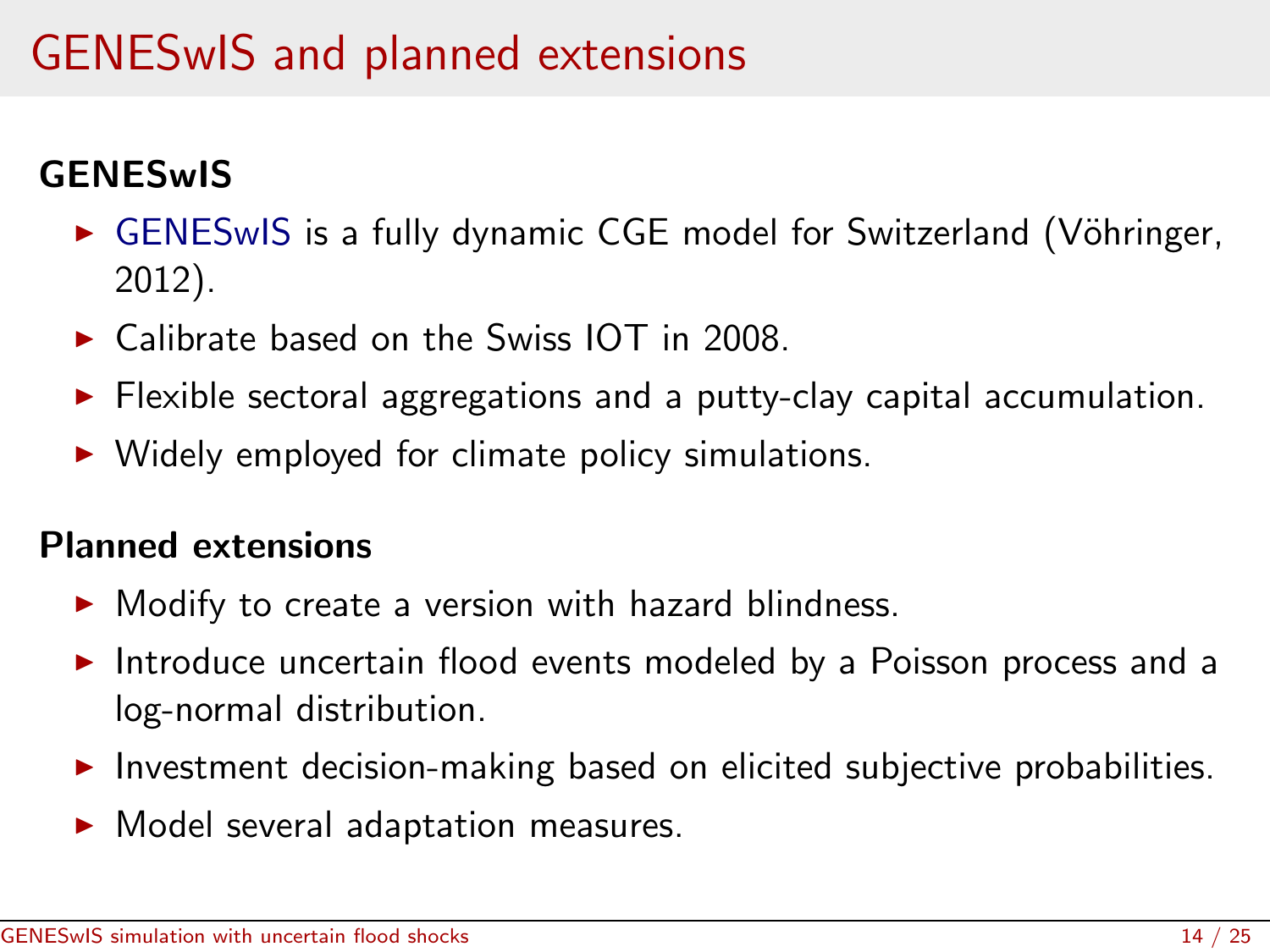# Simulation algorithm



#### Note:

- $\blacktriangleright$  Target flood has 50-years return period. We can have several floods in parallel.
- $\blacktriangleright$  Agent behavior is either perfect foresight or hazard blind.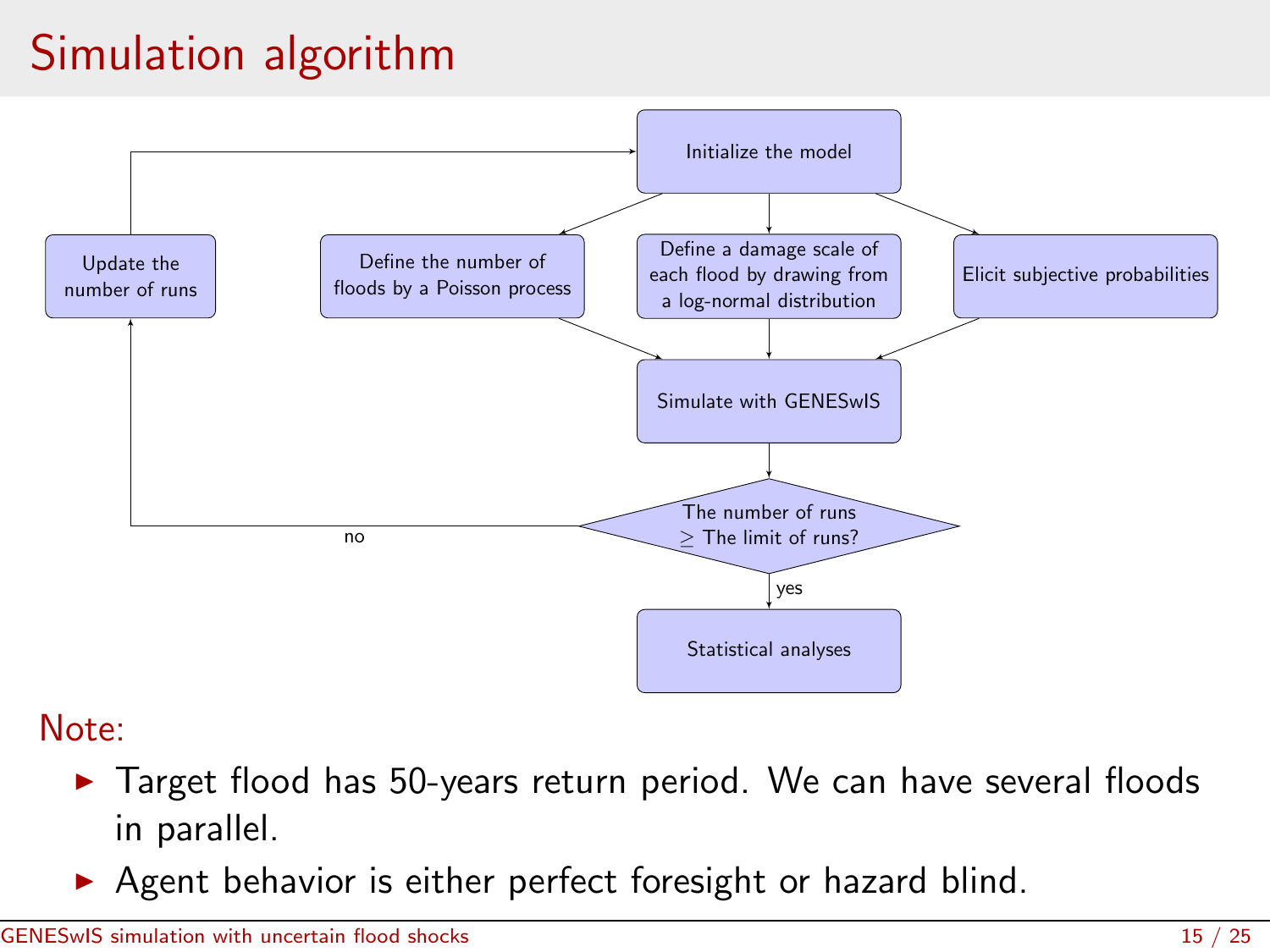# Preliminary results: consumption

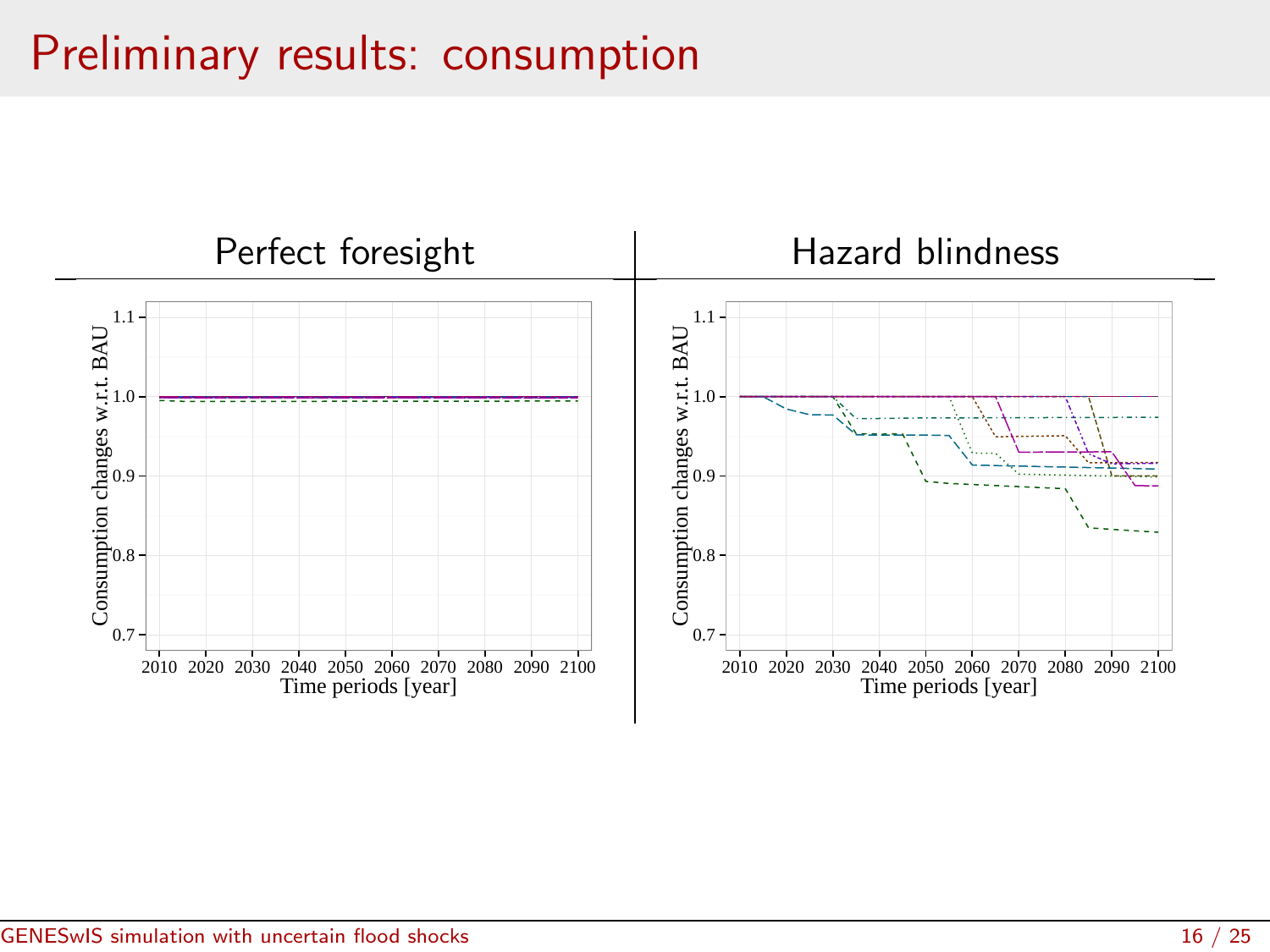### Sectoral capital stock in the year 2100



#### Note:

Putty-clay assumption: 12 domestic production sectors are aggregated into 3 sectors (Industry, Electricity and Service).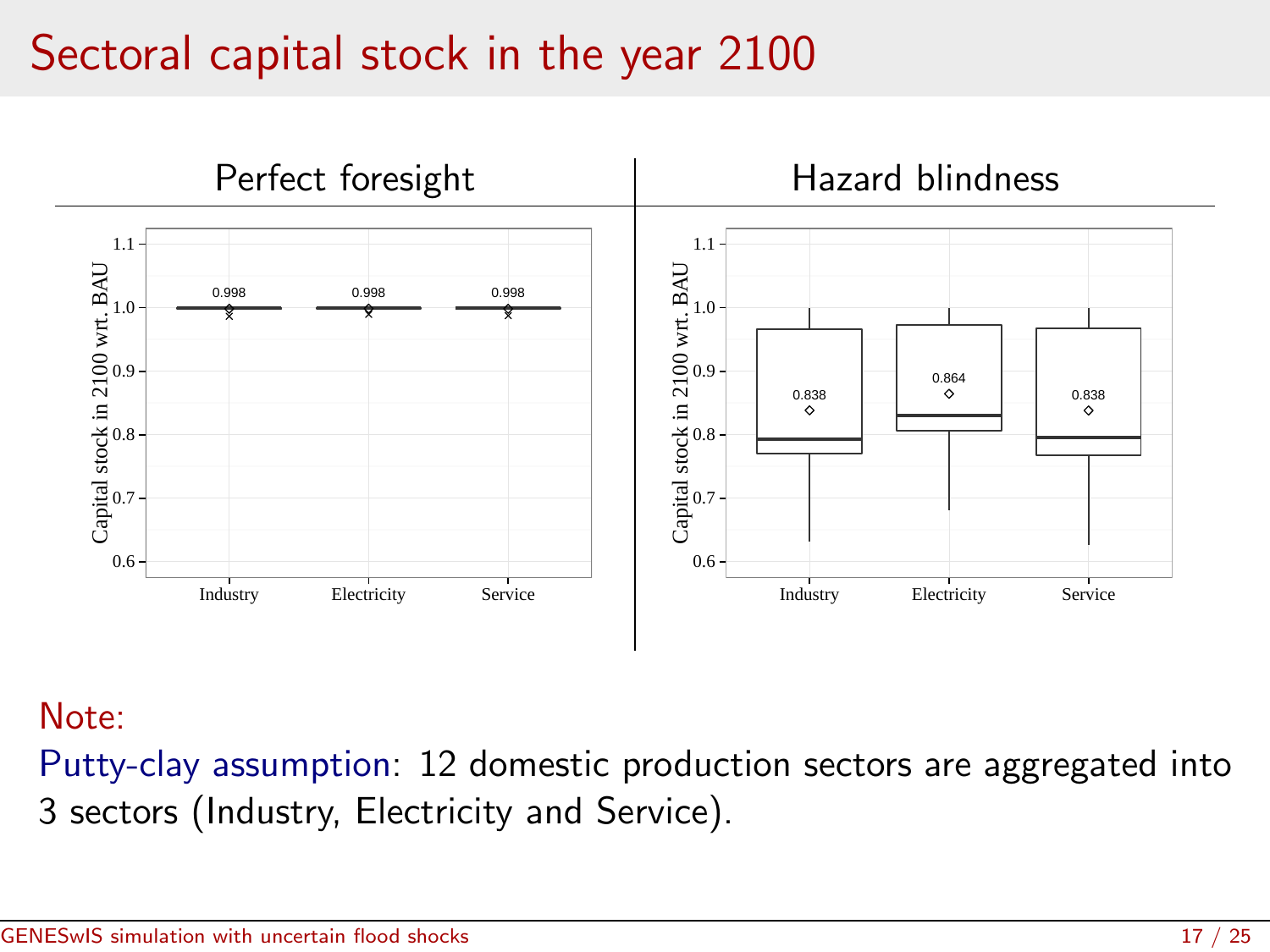# Aggregated welfare

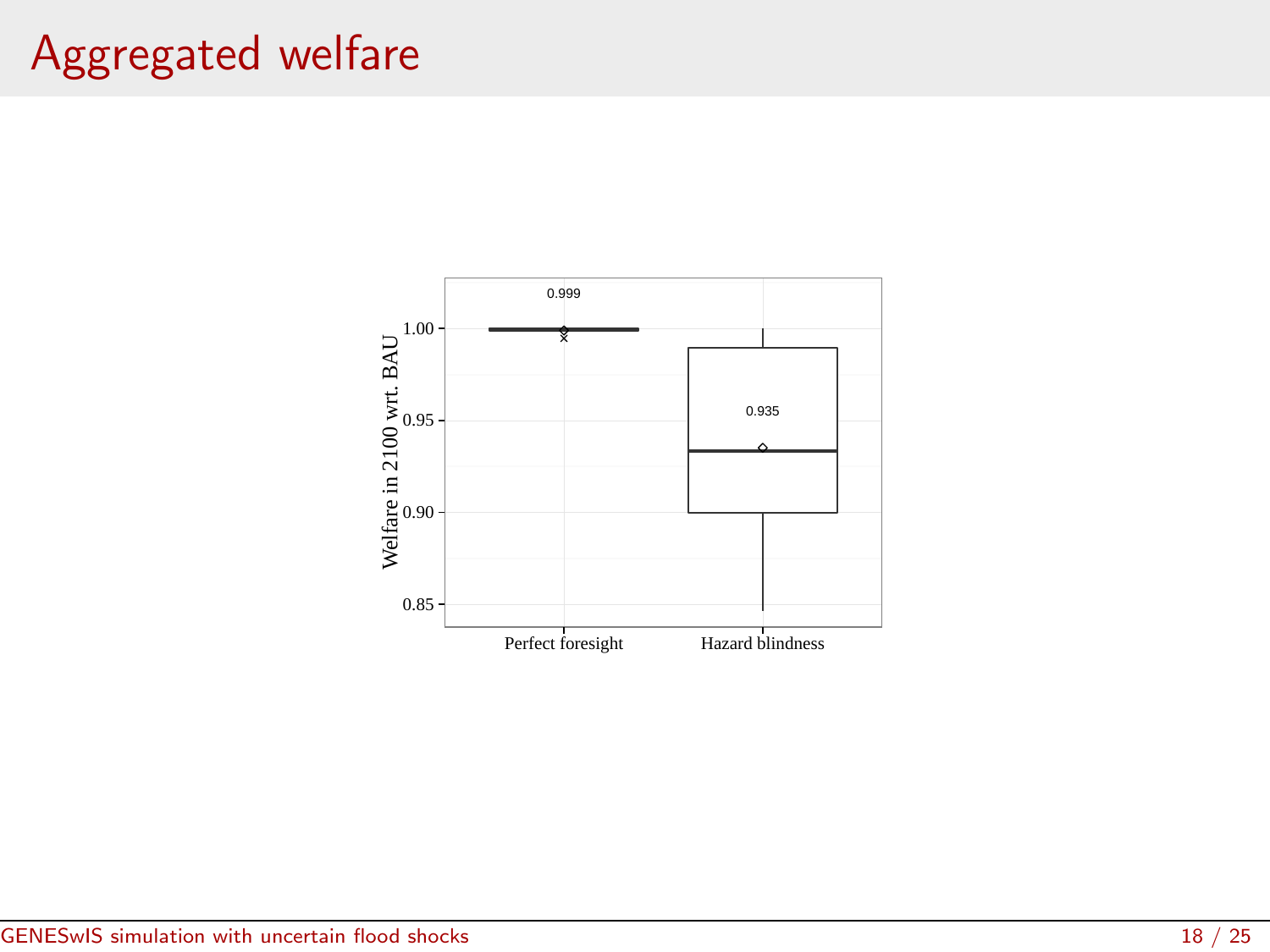# Short summary of preliminary results

- $\blacktriangleright$  Hazard blind assumption.
- $\blacktriangleright$  Implement:
	- i) Subjective probability.
	- ii) Poisson flood events and a log-normal distributed damage scale parameters.

on the GENESwIS model.

- $\blacktriangleright$  Hazard blind agent will suffer more from future flood hazards than a perfect foresight agent.
- $\blacktriangleright$  Adaptation to floods is necessary.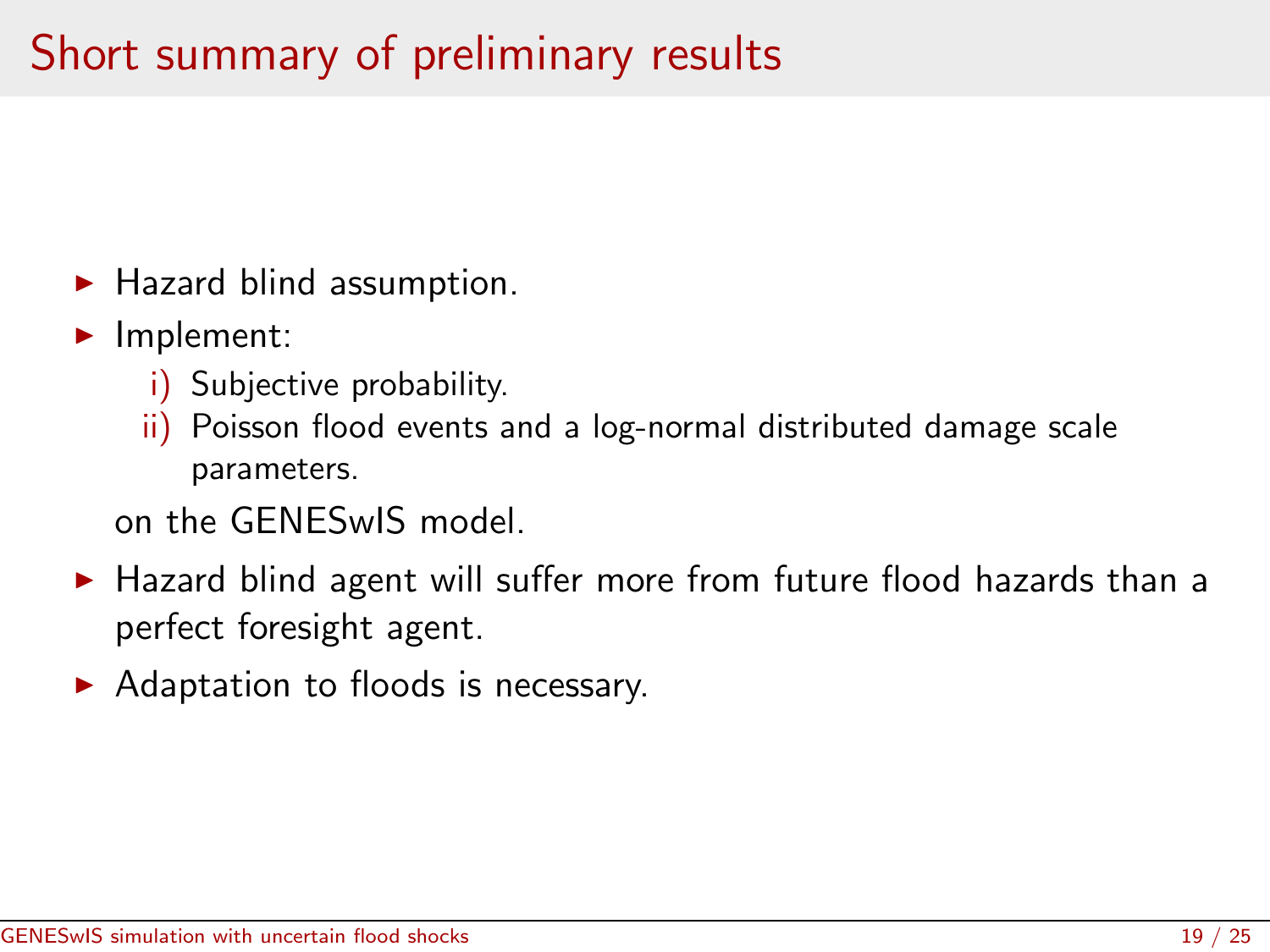<span id="page-19-0"></span>[Overview of the Sinergia-CCAdapt project](#page-3-0)

[GENESwIS simulation with uncertain flood shocks](#page-7-0)

[Future tasks](#page-19-0)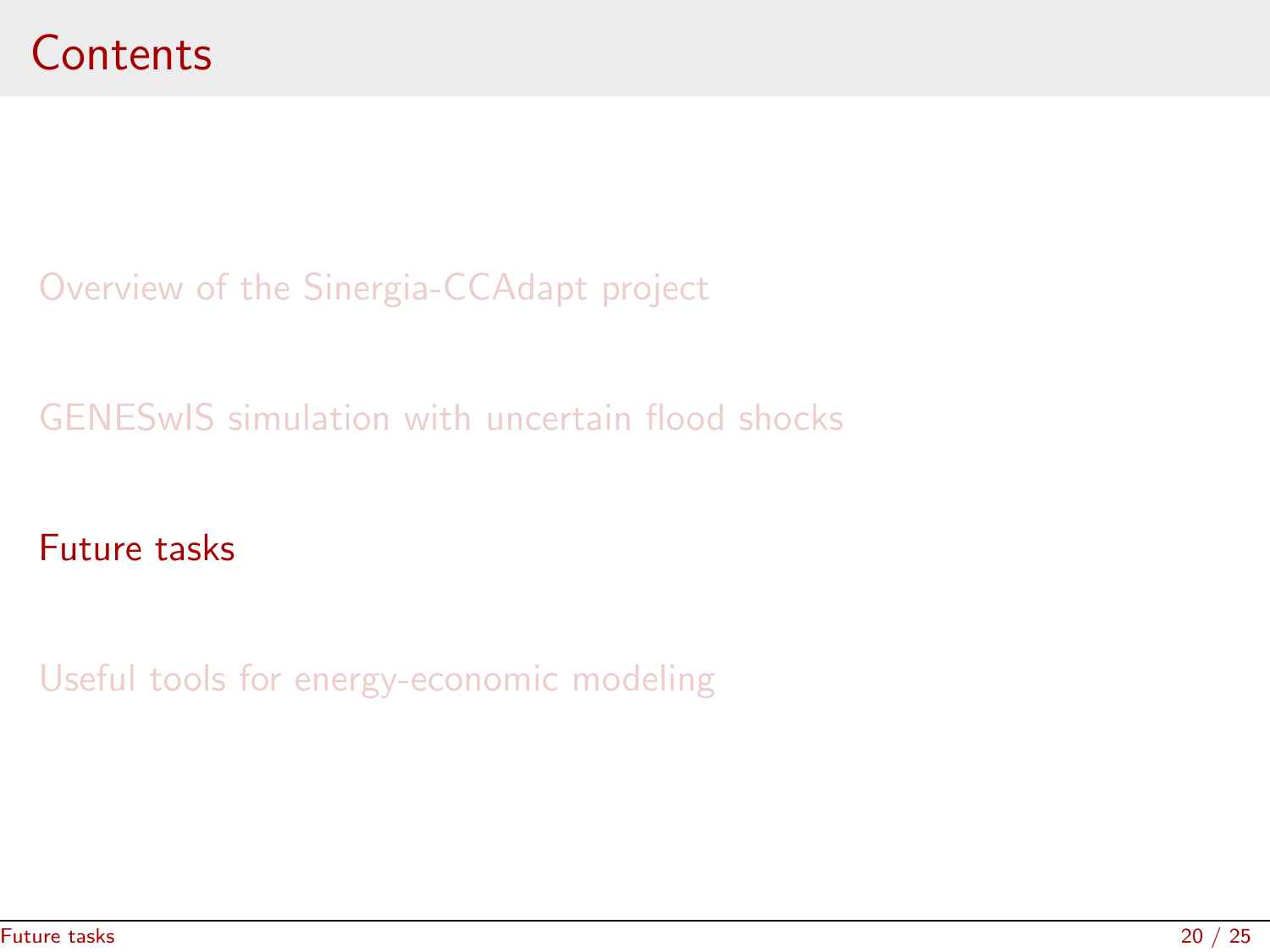## Adaptation capital

- $\triangleright$  To abate expected damage by flooding on existing capital stock.
- $\triangleright$  Economic characteristics of adaptation capital (cost and benefit).

#### Planned methodology:

A damage scale parameter  $\psi_t$  is a monotone decreasing function of an original damage scale parameter  $\phi_t$ :

$$
\psi_t = \phi_t \exp\left(\frac{-\theta A_t}{K_t}\right)
$$

cf., Bosello et al. (2010) considered three types of adaptations and aggregated them based on a two stages CES tree. Climate change damage with adaptation  $CCDA_{n,t}$  is:

$$
CCDA_{n,t} = \frac{1}{1 + ADAPT_{n,t}}CCD_{n,t}
$$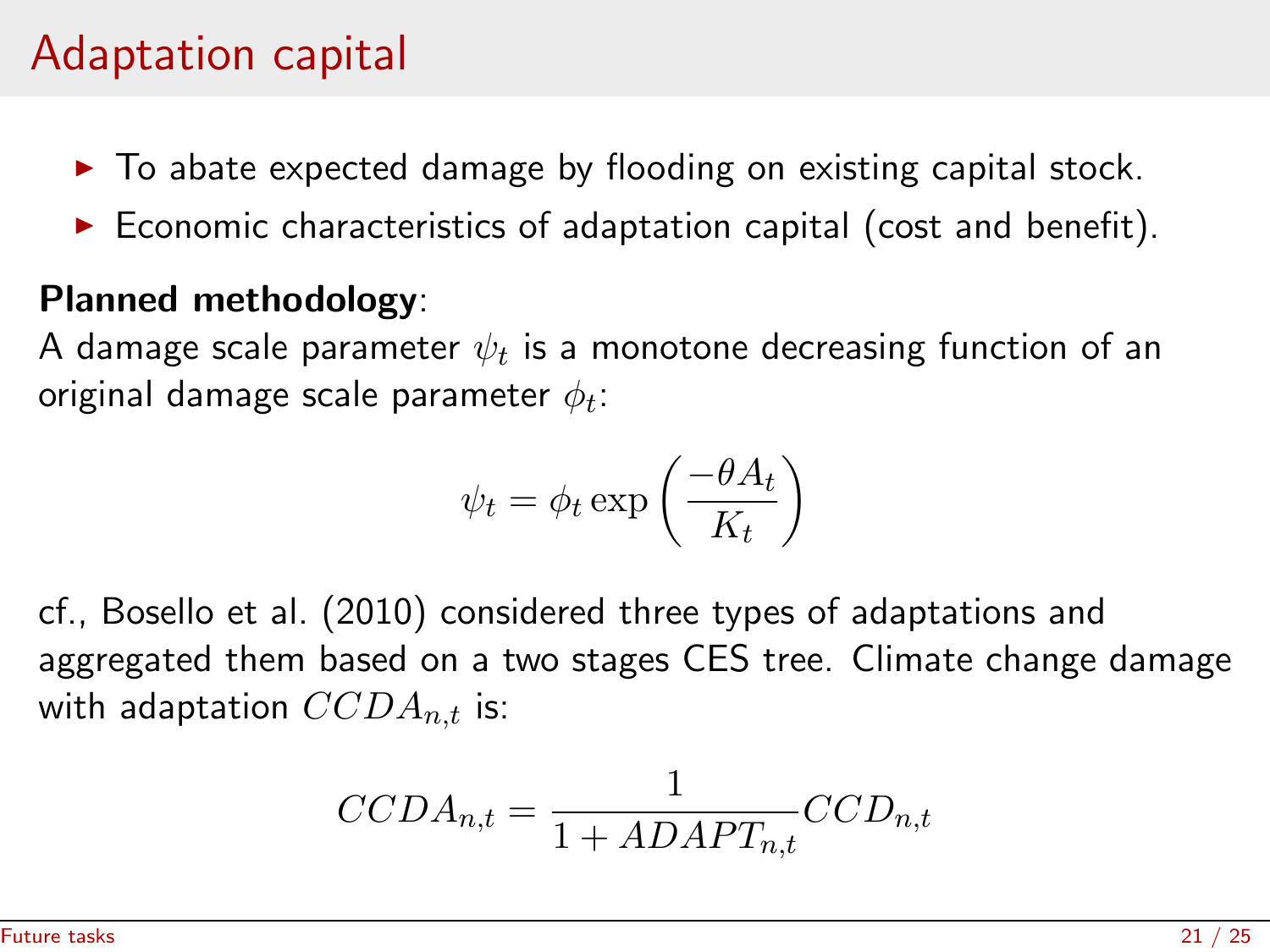# Spatial planning adaptation

- Design an economy less vulnerable to flood by spatial planning.
- $\blacktriangleright$  Decompose capital stock into flood vulnerable  $(K_{s,t}^{VUL})$  and less vulnerable  $\left(K_{s,t}^{LSV}\right)$  one.
- $\triangleright$  Vulnerable capital is more productive but at higher risk.
- <sup>I</sup> What is the incentives to invest to less vulnerable over vulnerable capital?

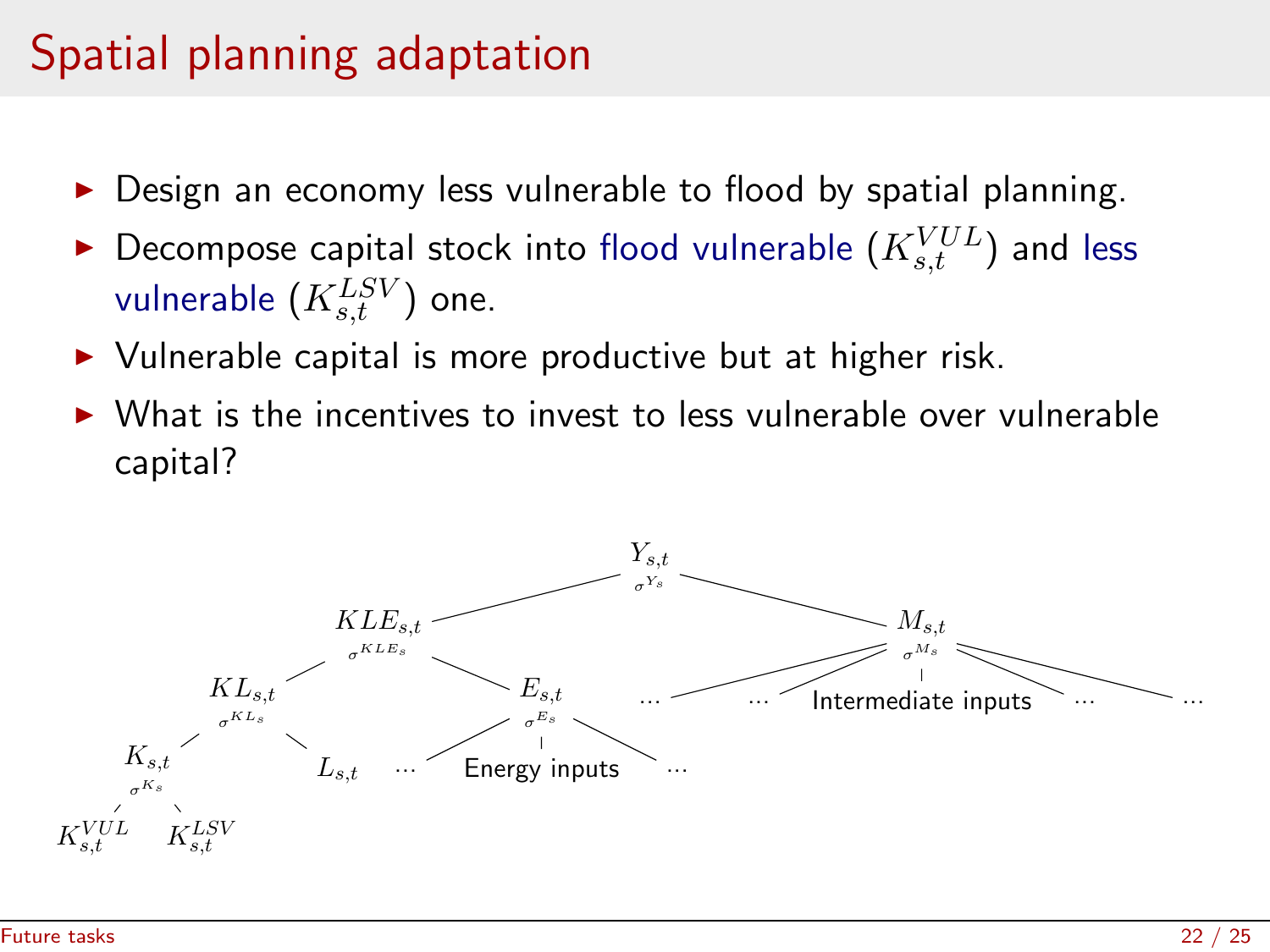## Risk attitude for climate change

- $\triangleright$  How to link climate change discussions and risk attitudes foc climate change Prospect theory?
- $\triangleright$  Well-observed bounded rational behaviors in climate change issues might be modeled by applying Prospect theory.

| Risk attitude for climate change                             | Prospect theory                  |
|--------------------------------------------------------------|----------------------------------|
| Risk-loving in a loss domain<br>Risk-averse in a gain domain | Value function $V(x_i)$          |
| Overweigh rare events<br>Underweigh frequent events          | Weighting function $w^+$ , $w^-$ |

#### Question:

What is the dynamic reference point? Status quo?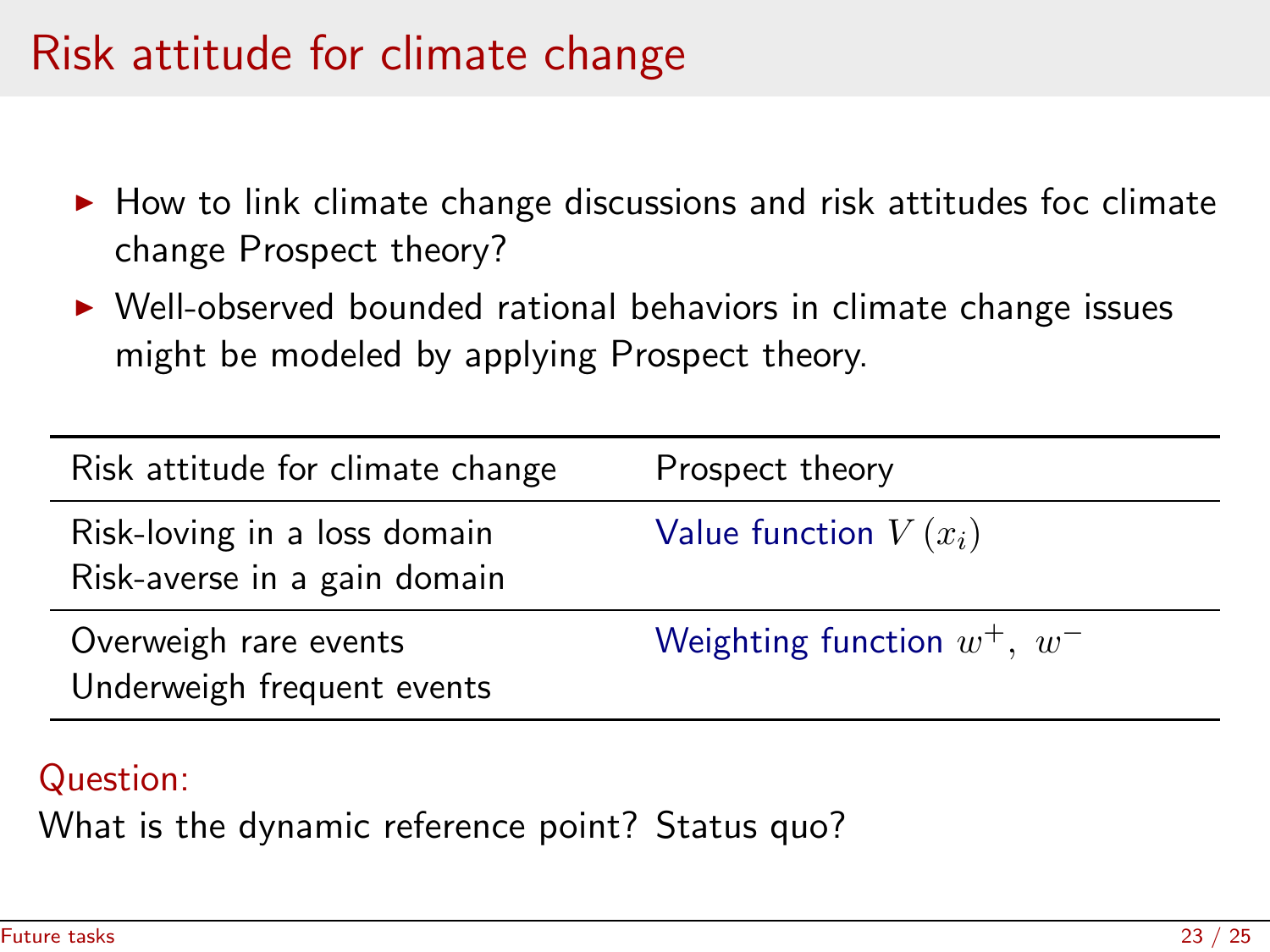<span id="page-23-0"></span>[Overview of the Sinergia-CCAdapt project](#page-3-0)

[GENESwIS simulation with uncertain flood shocks](#page-7-0)

[Future tasks](#page-19-0)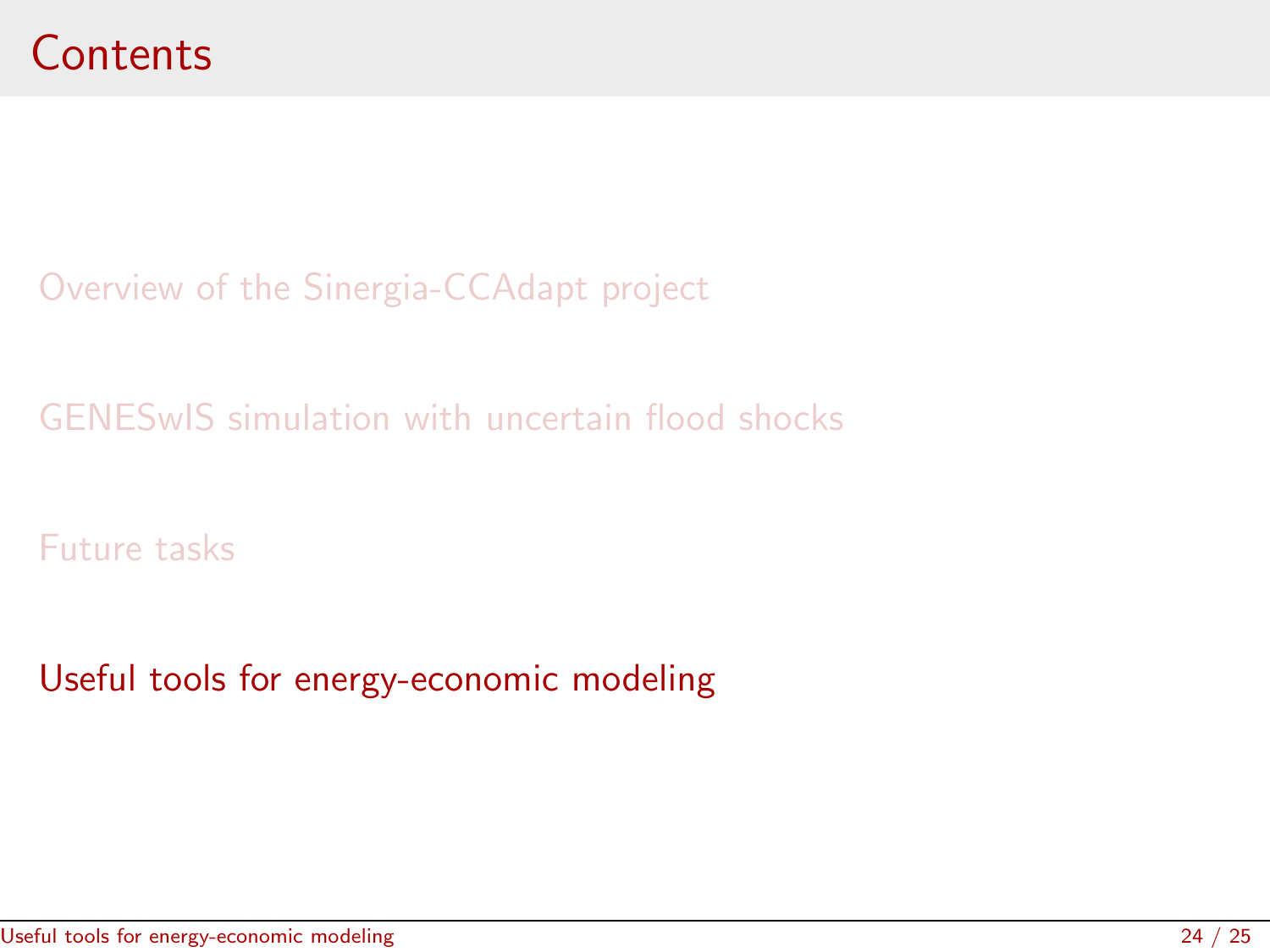# For efficient programming

 $\blacktriangleright$  Toy model:

Small scale model with stylized data. Large-scale model, especially developed by your co-workers, is sometimes a black-box at first.

 $\triangleright$  GAMS and MPSGE:

High-level modeling language for optimization and equilibrium analyses; MPSGE is the subsystem of GAMS and is designed to offer stylized programming environment for CGE modeling.

 $\blacktriangleright$  Emacs + gams-mode:

Classical but still extensible and customizable text editor; Shiro Takeda develops a macro for GAMS programming.

 $\blacktriangleright$  R + ess-mode:

Powerful language for statistical analyses and graphics; gdxrrw bridges GAMS and R by converting a GDX file.

 $\blacktriangleright$  git + magit:

Version control system; Easy to handle several branches within a same directory; Easy to collaborate with your co-workers.